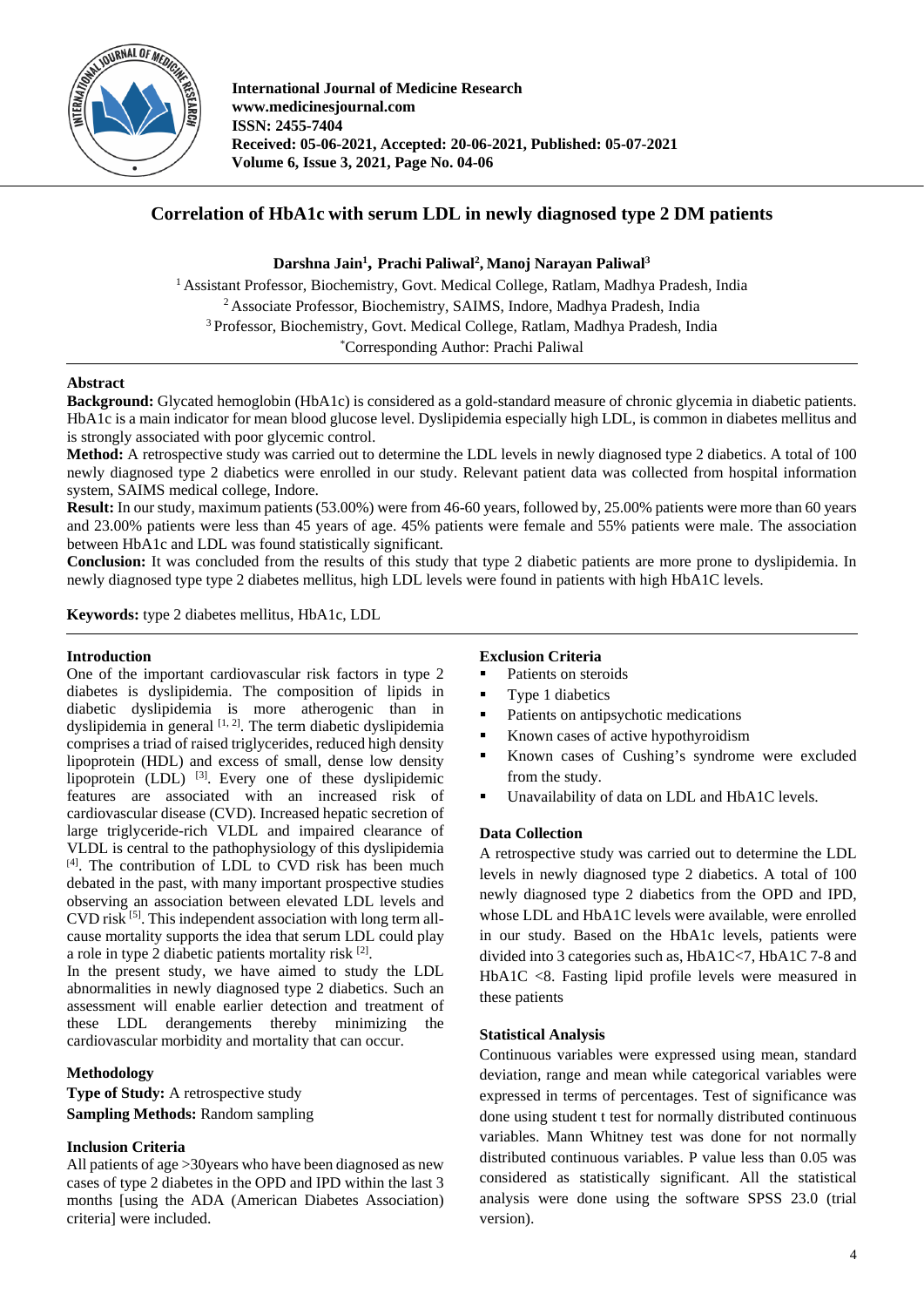#### **Results**

**Table 1:** Socio-demographic profile

| No of cases | <b>Percentage</b> |
|-------------|-------------------|
|             | 27.00             |
|             | 53.00             |
|             | 25.00             |
| 55:45       |                   |
|             |                   |

Mean age=53.27±10.97 years

In our study, maximum patients (53.00%) were from 46-60 years, followed by, 25.00% patients were more than 60 years and 23.00% patients were less than 45 years of age. 45% patients were female and 55% patients were male.

**Table 2:** Association between HbA1c and LDL level

| Hb1Ac  | $LDL$ (mg/dl) |       |         |
|--------|---------------|-------|---------|
|        | Mean          | SD    | p-value |
| <7 %   | 122.57        | 18.6  | 0.001   |
| $7-8%$ | 150.54        | 18.94 | 0.001   |
| >8%    | 168.8         | 13.02 | 0.001   |

The association between HbA1c and LDL was found statistically significant.

### **Discussion**

In our study, maximum patients (53.75%) were from 46-60 years followed by, 25% patients were more than 60 years and 21.25% patients were less than 45 years of age. This shows type 2 diabetes begins typically in middle life or later, the prevalence rises with age. This is consistent with studies published by ADA (2010). This also implies that the impact of age as a risk factor for diabetes cannot be overemphasized as this trend has been demonstrated in most study populations around the world [6].

The present study shows 55% male participants and 45% female participants. This differs from study done by Mohammad Al Shafee [7] in Oman in which, out of 1313 participants, 490 were male and 823 were female participants. So, we assume that, in Indore, firstly men have more access to outside culture and tend to seek more healthcare attention than female and secondly men have more participation owing to decreased female sex ratio.

In our study, the association between HbA1c and LDL was found statistically significant. In a study by H. Surekha Rani Et.al., it is observed that FBS and PPBS, Cholesterol, VLDL, LDLs, TGs were high and the levels of HDLs were low compared to controls [2]. Studies done by Maharjan *et al* [8], Cohen *et al* <sup>[9]</sup>. and Arab *et al* <sup>[10]</sup>. reported significant correlations between glycosylated hemoglobin and TG, TC, LDL and FBS and non-significant correlation with HDL.

Lipid abnormalities are common in diabetic patients and frequently seen in patients with type-2 diabetic mellitus. The abnormal lipid profile observed in type 2 Diabetes mellitus is said to be related to insulin resistance, which leads to increased release of free fatty acids from fatty tissue, impaired insulin dependent muscle uptake of free fatty acids and increase fatty acid release to the hepatic tissue [11]. It has been closely associated with diabetic dyslipidemia, hypertension and enormous risk to cardiovascular diseases<br><sup>[12]</sup> Chronic hyperglycemia causes glycation of Chronic hyperglycemia causes glycation of apolipoproteins and interferes with the normal pathways of lipoprotein metabolism [13]. Dyslipidemia which includes elevated levels of LDL and triacylglycerol and low level of HDL are more common among the diabetics.. In the present study, the results showed that the lipid profile were higher in

diabetic patients and that they were in agreement with the finding of Wexler *et al*., 2005 [14] Study by Elizabeth et.al, observed that LDL and HDL cholesterol were significantly associated with HbA1c [15]. In the present study we found significantly increased levels of LDL with higher HbA1c values.

Small sample size and the cause-effect relationship between the LDL and HbA1C levels are the limiting factors in our study. Here, only the association between the LDL and HbA1C levels could be established. So, studies with larger sample size and prospective aspect are needed for further confirmation.

#### **Conclusion**

It was concluded from the results of this study that type 2 diabetic patients are more prone to dyslipidemia. In newly diagnosed type 2 diabetes mellitus, high LDL levels were found in patients with high HbA1C levels.

#### **Reference**

- 1. Lt Gen SR Mehta, VSM, Col AS Kashyap, Lt Col S Das. Diabetes Mellitus in India: The Modern Scourge. MJAFI,2009:65:50-4.
- 2. Surekha Rani H, Madhavi G, Ramachandra Rao V, Sahay BK, Jyothy A. Risk Factors for Coronary Heart Disease in Type II DM. Indian Journal of Clinical Biochemistry,2005:20(2):75-80.
- 3. Zachary T, Bloomgarden. Cardiovascular Disease, Neuropathy and Retinopathy. Diabetes care,2009:32:64- 68.
- 4. Chambless LE, Heiss G, Folsom AR, Rosamond W, Szklo M, Sharrett AR *et al*. Association of coronary heart disease incidence with carotid arterial wall thickness and major risk factors: The Atherosclerosis Mahantesh Patil et. al. Int J Cur Res Rev, March 2014/ Vol 06 (06) Page 24 Risk in Communities (ARIC) Study, 1987– 1993. Am J Epidemiol,1997:146:483-94.
- 5. Burtis Carl A, Ashwood Edward R, Bruns David E. Tietz Textbook of clinical chemistry and molecular diagnostics. 4th Ed. New Delhi: Elsevier publishers; 2008. Chapter 26, Lipids, lipoproteins, apolipoproteins and other cardiovascular risk factors,2008:26:903-83.
- 6. American Diabetes Association (2010) Position Statement; Standards of Medical Care in Diabetes-2010. Diabetes Care,2010:33(1):11-61.
- 7. Mohammed A Al-Shafaee, Kamlesh Bhargava, Yahya Mohammed Al-Farsi, Shirley Mcilvenny. Prevalence of pre-diabetes and associated risk factors in adult Omani population Int J Diab Dev Ctries,2011:31:166-174.
- 8. Maharjan P, Pandeya D, Joshi G, Hona S, Bhatta B, Hamza A *et al*. Glycated Hemoglobin (Hba1C) Is a Predictor of Dyslipidemia in Type 2 Diabetes Nepalese Patients. Int J Adv Res (Indore),2017:5:113-121.
- 9. Cohen J. Statistical power analysis for the behavioral sciences. Taylor & Francis, Routledge, 1988.
- 10. Arab GA, Zahedi M, Kazemi V, Sanagoo A, Azimi M. Correlation between Hemoglobin A1C and Serum Lipid Profile in Type 2 Diabetic Patients Referred to the Diabetes Clinic in Gorgan. Iran J Clin Basic Res,2018:2:26-31.
- 11. Boden G; Role of fatty acids in the pathogenesis of insulin resistance and NIDDM. Diabetes, 1997:46(1):4755.
- 12. Mgonda YM, Ramaiya KL, Swai AB, McLarty DG,